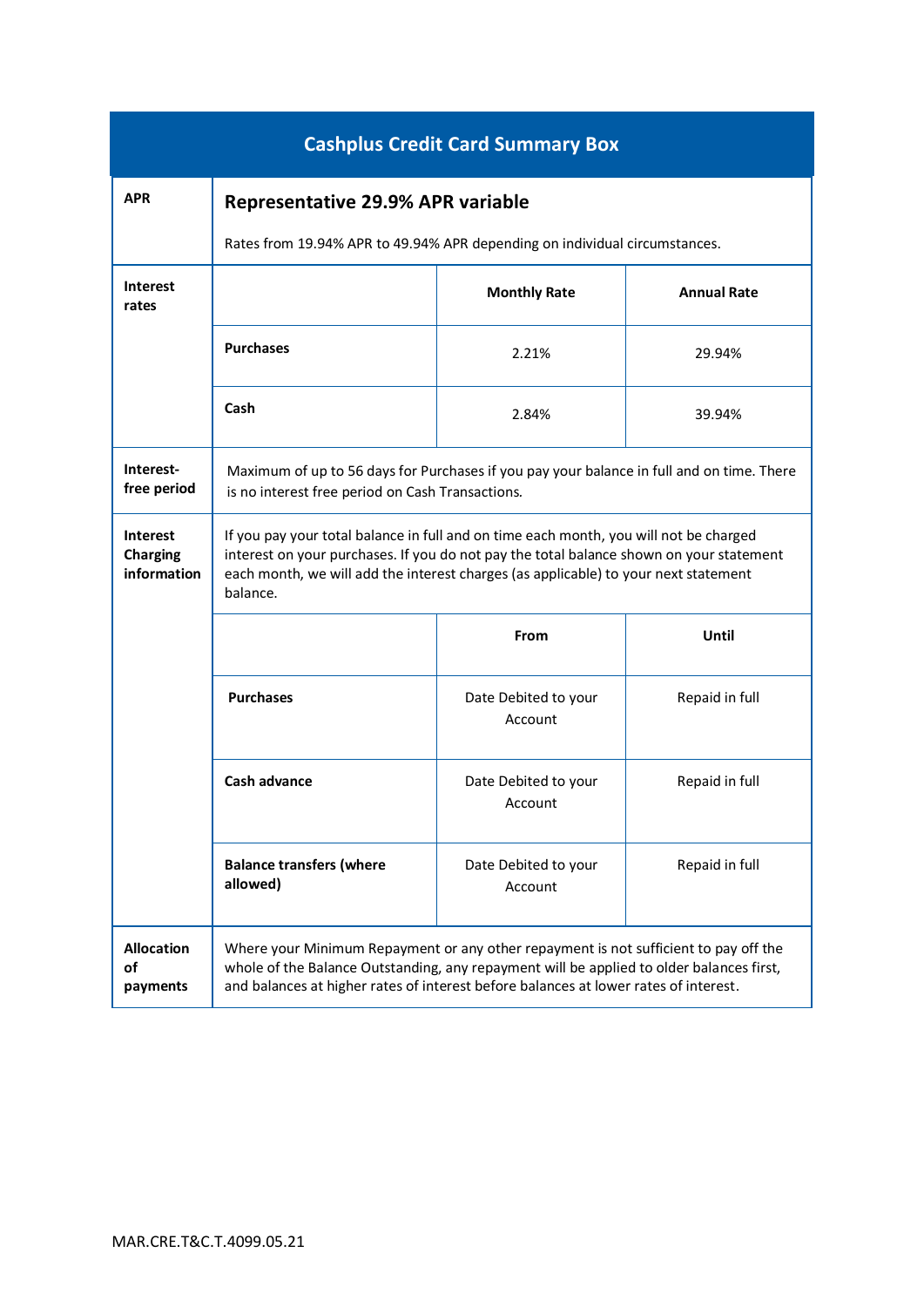| <b>Minimum</b><br>repayment | Your minimum monthly repayment will be shown on your monthly statement and will be<br>the higher of:                                                                                                                               |                            |  |  |  |
|-----------------------------|------------------------------------------------------------------------------------------------------------------------------------------------------------------------------------------------------------------------------------|----------------------------|--|--|--|
|                             | £10.00;                                                                                                                                                                                                                            |                            |  |  |  |
|                             | 5% of the Balance Outstanding; or                                                                                                                                                                                                  |                            |  |  |  |
|                             | The amount of the Balance Outstanding if this is below £10.00.                                                                                                                                                                     |                            |  |  |  |
|                             | Any Fees applied to your Account during the previous Statement Period (excluding the<br>Annual Fee) will be added to your Minimum Repayment. For further details please refer to<br>the Cashplus Credit Card Terms and Conditions. |                            |  |  |  |
|                             | We may increase your minimum monthly repayment. If we vary your minimum monthly<br>repayment we will notify you of this.                                                                                                           |                            |  |  |  |
| <b>Credit limit</b>         | Minimum credit limit                                                                                                                                                                                                               | £100                       |  |  |  |
|                             | Maximum credit limit                                                                                                                                                                                                               | £3,000 (Subject to status) |  |  |  |
| <b>Fees</b>                 | <b>Annual Fee</b>                                                                                                                                                                                                                  | n/a                        |  |  |  |
| <b>Charges</b>              | Cash advances <sup>1</sup> / quasi-cash purchases <sup>2</sup> (UK)                                                                                                                                                                | 3% (minimum £3.00)         |  |  |  |
| Foreign<br><b>Usage</b>     | ATM withdrawal                                                                                                                                                                                                                     | £3.00                      |  |  |  |
|                             | Foreign currency (non-sterling) transactions <sup>3</sup>                                                                                                                                                                          | 2.99%                      |  |  |  |
| <b>Default</b><br>charges   | Late payment Fee                                                                                                                                                                                                                   | £12                        |  |  |  |
|                             | Over Limit Fee                                                                                                                                                                                                                     | £12                        |  |  |  |
|                             | Returned payment fee if a Direct Debit is not honoured                                                                                                                                                                             | £12                        |  |  |  |

<sup>&</sup>lt;sup>1</sup> A cash advance is an ATM withdrawal.<br><sup>2</sup> Includes withdrawing cash over the counter and purchase of foreign currency or travellers cheques.

 $3$  The exchange rate will be the wholesale rate applied by MasterCard, adjusted by 2.99%. The exchange rate is set by MasterCard on the date the transaction is processed which may be different from the date of the actual transaction.